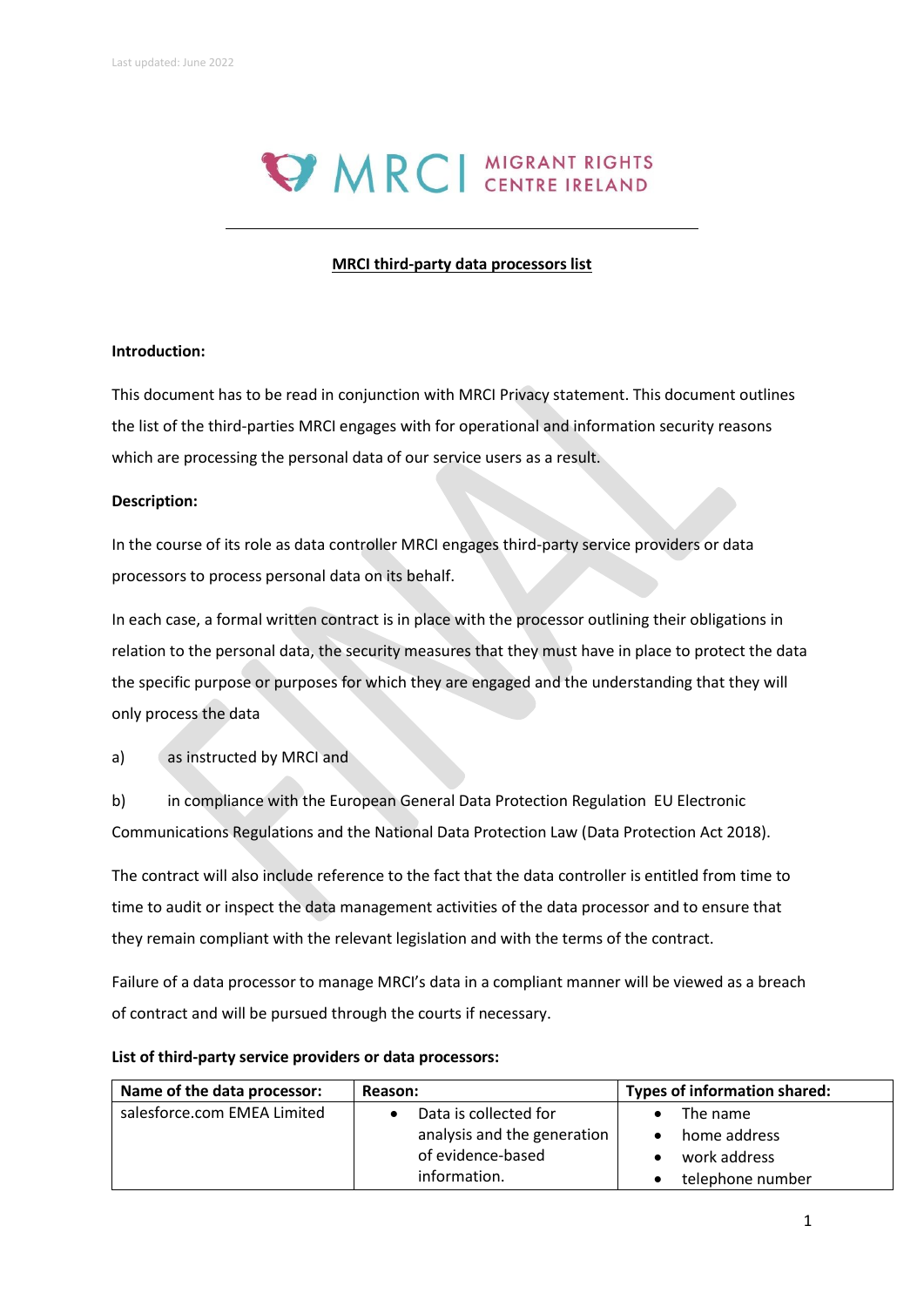$\overline{\phantom{a}}$ 

| <b>International Network Systems</b><br>Ltd | Information is collected to<br>support a case, track<br>progress and assist with<br>advocacy.<br>Information is retained on<br>individuals who sign up to<br>receive MRCI updates,<br>members of MRCI<br>campaign and action<br>groups, and who donate to<br>MRCI.<br>Data is collected via the<br>website, at members<br>meetings, migrant's forum<br>and general meetings for<br>ongoing communication.<br>Data on organizations is<br>collected and stored in<br>order to support our<br>information and<br>communications strategy<br>All MRCI's information is<br>retained on MRCI's server<br>which is backed up and<br>administered by INS | email address<br>employment status<br>average salary<br>gender<br>civil status<br>family status<br>age<br>race<br>immigration status<br>copies of letters written on<br>behalf of the user could be<br>attached to salesforce<br>description of the case<br>Donation amount, regularlity<br>of donation, CHY3 tax form<br>The name<br>home address<br>work address<br>telephone number<br>email address<br>an identification number<br>(PPSN number)<br>employment status<br>average salary<br>gender<br>civil status<br>family status<br>age<br>race<br>immigration status<br>copies of letters written on<br>behalf of the user could be<br>attached to salesforce<br>description of the case |
|---------------------------------------------|---------------------------------------------------------------------------------------------------------------------------------------------------------------------------------------------------------------------------------------------------------------------------------------------------------------------------------------------------------------------------------------------------------------------------------------------------------------------------------------------------------------------------------------------------------------------------------------------------------------------------------------------------|-------------------------------------------------------------------------------------------------------------------------------------------------------------------------------------------------------------------------------------------------------------------------------------------------------------------------------------------------------------------------------------------------------------------------------------------------------------------------------------------------------------------------------------------------------------------------------------------------------------------------------------------------------------------------------------------------|
| <b>Slack Technologies Limited</b>           | Internal comms<br>$\bullet$                                                                                                                                                                                                                                                                                                                                                                                                                                                                                                                                                                                                                       | Business sensitive,<br>$\bullet$<br>personal information,<br>details of users,<br>private and personal data,<br>images                                                                                                                                                                                                                                                                                                                                                                                                                                                                                                                                                                          |
| Facebook                                    | Data is collected for<br>$\bullet$<br>financial records and<br>analysis of donations to<br>MRCI via Facebook and                                                                                                                                                                                                                                                                                                                                                                                                                                                                                                                                  | The name<br>$\bullet$<br>home address<br>telephone number<br>email address<br>donation amount                                                                                                                                                                                                                                                                                                                                                                                                                                                                                                                                                                                                   |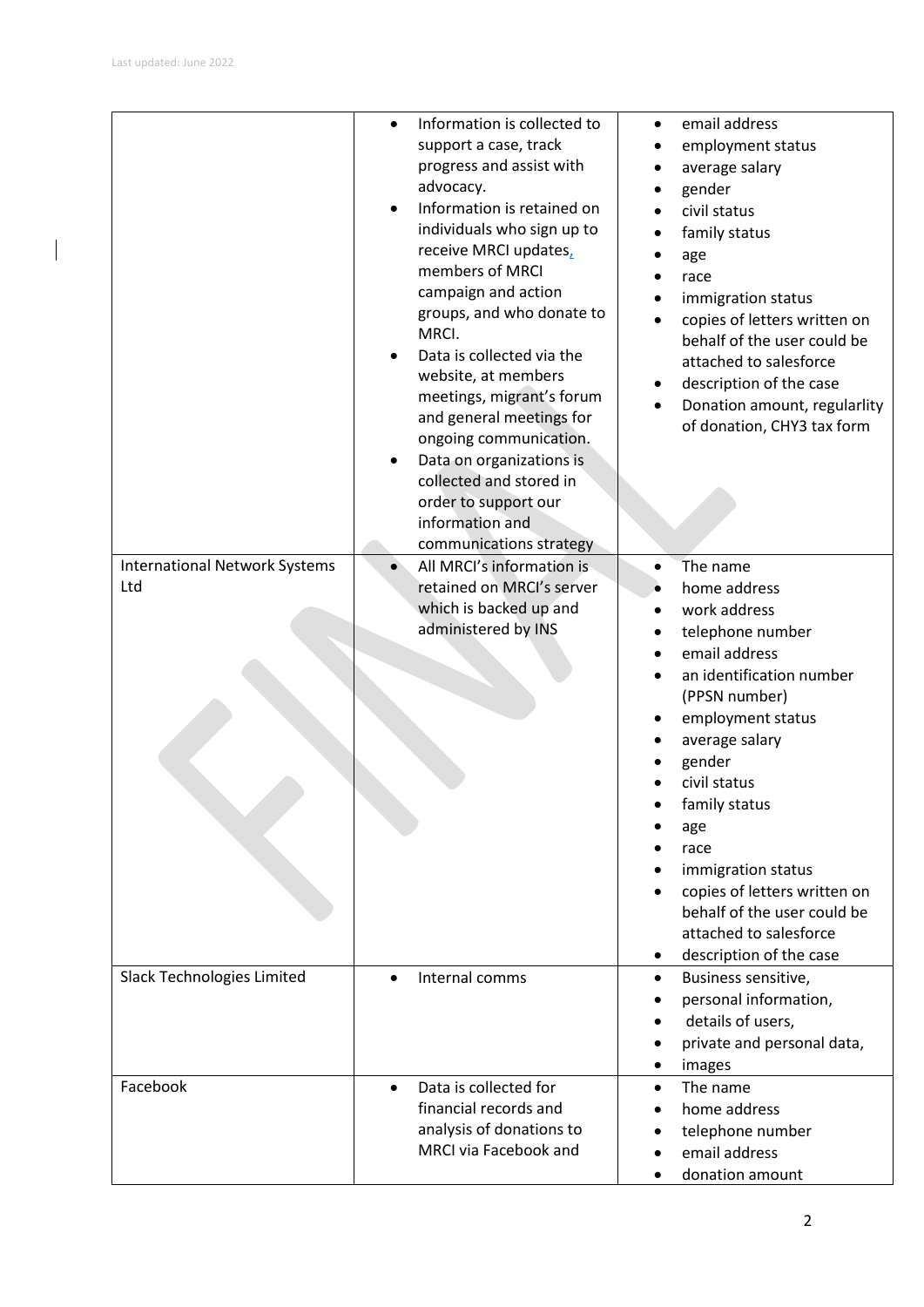|                      | Instagram (owned by<br>Facebook)<br>Data is collected directly by<br>$\bullet$<br>Facebook and downloaded<br>by MRCI via a Donation<br>report. This information is<br>then uploaded to<br>Salesforce.<br>For people conducting<br>fundraisers, we send them<br>an opt-in form to secure<br>permission to add people<br>to our mailing list.                                                                | donation date                                                                                                                              |
|----------------------|------------------------------------------------------------------------------------------------------------------------------------------------------------------------------------------------------------------------------------------------------------------------------------------------------------------------------------------------------------------------------------------------------------|--------------------------------------------------------------------------------------------------------------------------------------------|
| Whatsapp             | Communication, information<br>provision                                                                                                                                                                                                                                                                                                                                                                    | Personal information/data,<br>sensitive documents,<br>phone number,<br>images,<br>names<br>$\bullet$                                       |
| Instagram            | Information provision                                                                                                                                                                                                                                                                                                                                                                                      | Images, occasionally names<br>$\bullet$                                                                                                    |
| Twitter              | Information provision                                                                                                                                                                                                                                                                                                                                                                                      | Images, occasionally names<br>$\bullet$                                                                                                    |
| Vimeo                | Information provision                                                                                                                                                                                                                                                                                                                                                                                      | Images, occasionally names<br>$\bullet$                                                                                                    |
| YouTube<br>Mailchimp | Information provision<br>Data is collected so that we                                                                                                                                                                                                                                                                                                                                                      | Images, occasionally names<br>$\bullet$<br>First and last name<br>$\bullet$                                                                |
|                      | can communicate with<br>subscribers about<br>campaigns, events,<br>fundraising                                                                                                                                                                                                                                                                                                                             | email                                                                                                                                      |
| PayPal               | Data is collected for<br>financial records and<br>analysis of donations to<br><b>MRCI</b><br>Data is collected directly by<br>Paypal and downloaded by<br><b>MRCI via a Donation</b><br>report. This information is<br>then uploaded to<br>Salesforce.<br>People opt-in to receive<br>further information from<br>us or not when they make<br>the donation<br>MRCI has no access to<br>payment information | The name<br>$\bullet$<br>home address<br>telephone number<br>email address<br>donation amount<br>donation date<br>donation regularity      |
| <b>Stripe</b>        | Data is collected for<br>$\bullet$<br>financial records and<br>analysis of donations to<br><b>MRCI</b><br>Data is collected directly by<br>Stripe and downloaded by<br><b>MRCI via a Donation</b>                                                                                                                                                                                                          | The name<br>$\bullet$<br>home address<br>telephone number<br>email address<br>donation amount<br>donation date<br>donation regularity<br>٠ |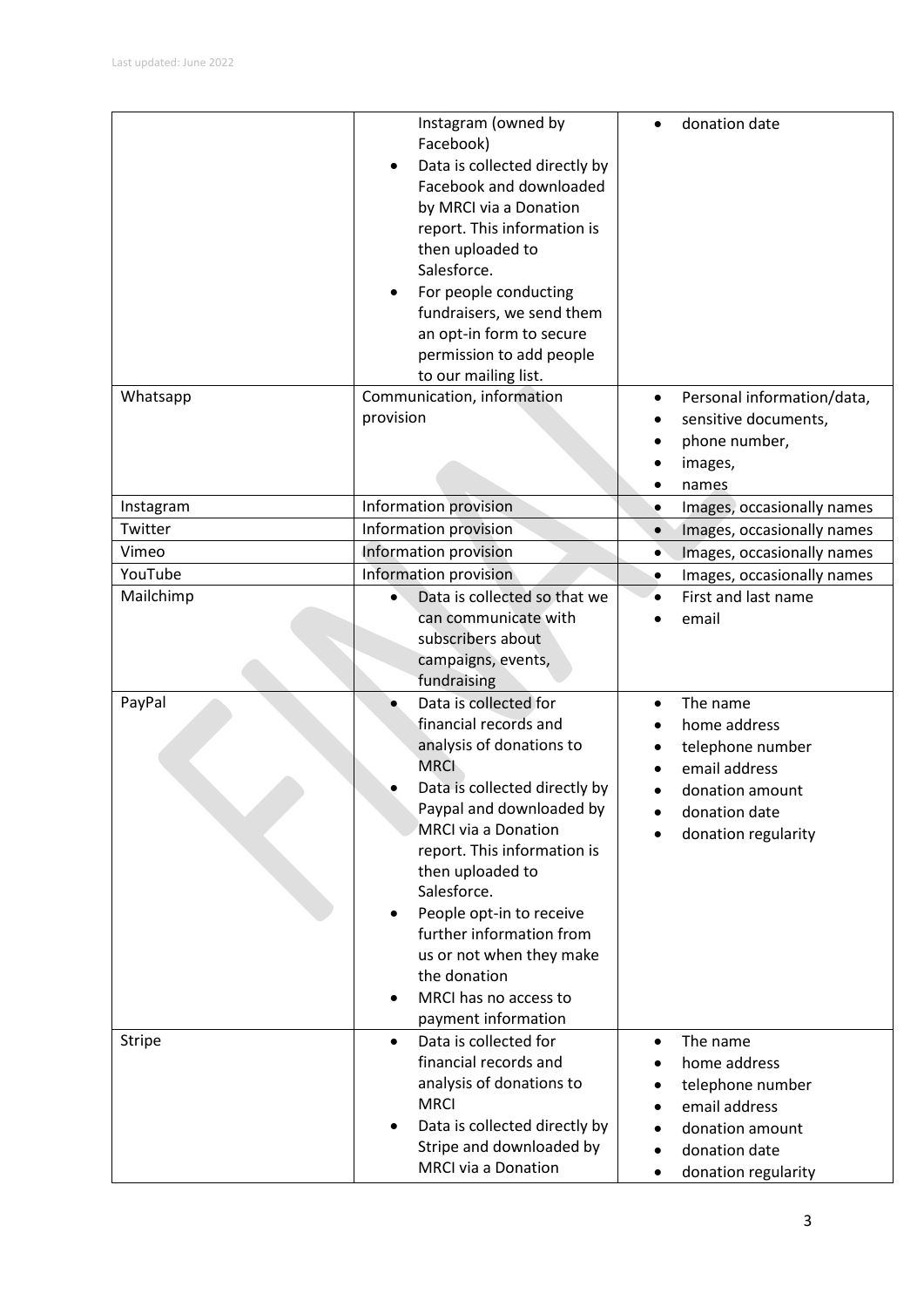|            | report. This information is                            |                            |
|------------|--------------------------------------------------------|----------------------------|
|            | then uploaded to<br>Salesforce.                        |                            |
|            | People opt-in to receive                               |                            |
|            | further information from                               |                            |
|            | us or not when they make                               |                            |
|            | the donation                                           |                            |
|            | MRCI has no access to                                  |                            |
|            | payment information                                    |                            |
| GoCardless | Data is collected for<br>$\bullet$                     | The name<br>$\bullet$      |
|            | financial records and                                  | home address               |
|            | analysis of donations to                               | telephone number           |
|            | MRCI as well as to service                             | email address              |
|            | the direct debit donation                              | donation amount            |
|            | Data is collected directly by                          | donation date<br>$\bullet$ |
|            | GoCardless and                                         | donation regularity        |
|            | downloaded by MRCI via a                               |                            |
|            | Donation report. This                                  |                            |
|            | information is then                                    |                            |
|            | uploaded to Salesforce.                                |                            |
|            | People opt-in to receive                               |                            |
|            | further information from                               |                            |
|            | us or not when they make<br>the donation               |                            |
|            | MRCI has no access to                                  |                            |
|            | payment information                                    |                            |
| GiveWP     | GiveWP is a plug-in on<br>$\bullet$                    | The name                   |
|            | Wordpress that enables us                              | home address               |
|            | to accept donations via                                | telephone number           |
|            | Stripe, GoCardless, and                                | email address              |
|            | Paypal simultanesously.                                | donation amount            |
|            | Data from GiveWP is                                    | donation date              |
|            | stored directly on MRCI's                              | donation regularity        |
|            | WordPress site.                                        |                            |
|            | Data is collected for                                  |                            |
|            | financial records and                                  |                            |
|            | analysis of donations to<br>MRCI as well as to service |                            |
|            | the direct debit donation                              |                            |
|            | Data is collected directly by<br>$\bullet$             |                            |
|            | GiveWP (via the payment                                |                            |
|            | providers) and downloaded                              |                            |
|            | by MRCI via a Donation                                 |                            |
|            | report. This information is                            |                            |
|            | then uploaded to                                       |                            |
|            | Salesforce.                                            |                            |
|            | People opt-in to receive                               |                            |
|            |                                                        |                            |
|            | further information from                               |                            |
|            | us or not when they make                               |                            |